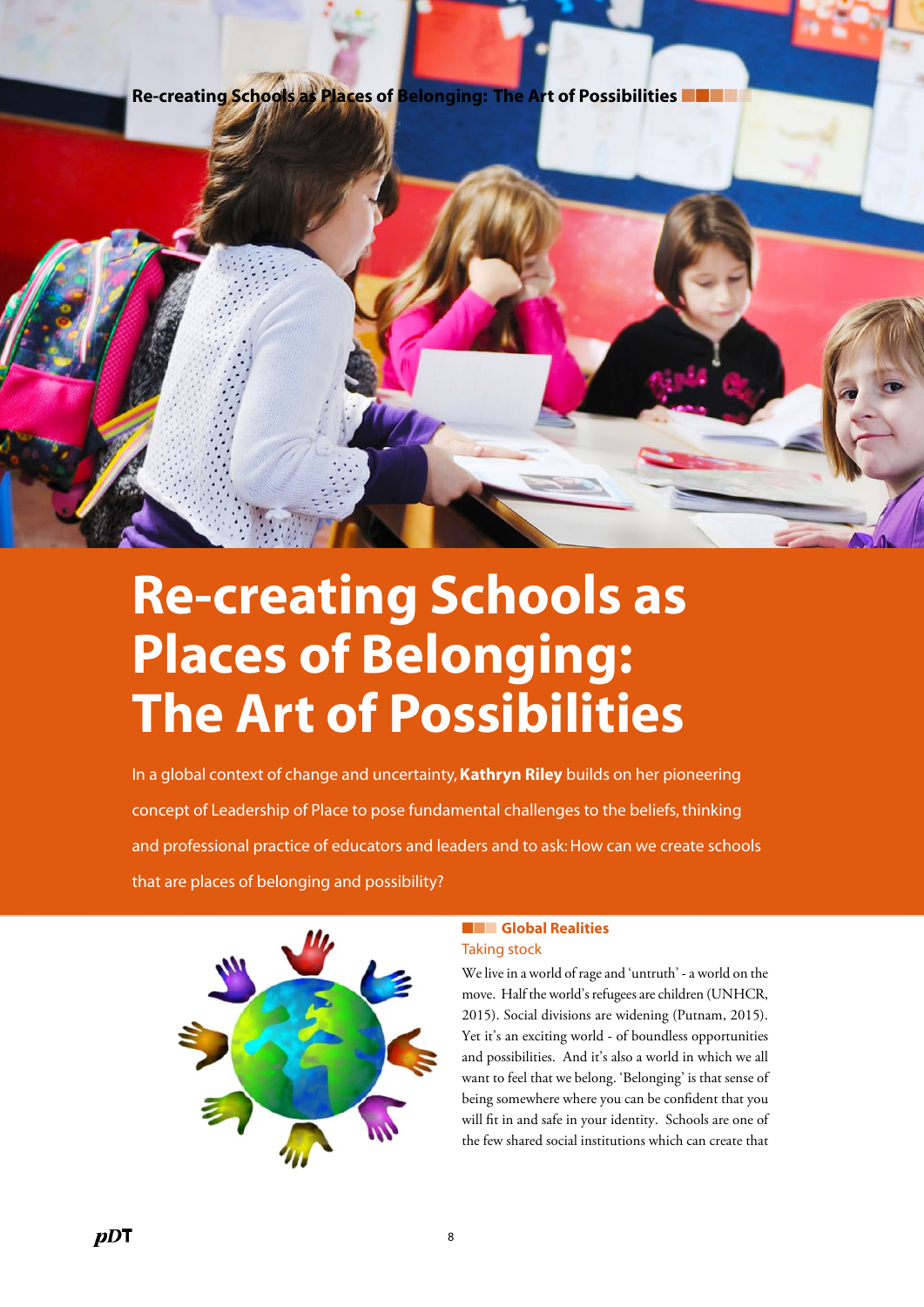

#### Illustration 1: My Life - Inside and outside School

This pattern was replicated in later research in Jamaica and also in Chile (Riley, Montecinos and Ahumada (2016). Across all the countries I have worked in, the responses of the young people reveal the challenges and realities of everyday life - as well as their hopes and dreams – and the importance of school to them, as is shown in illustration 2.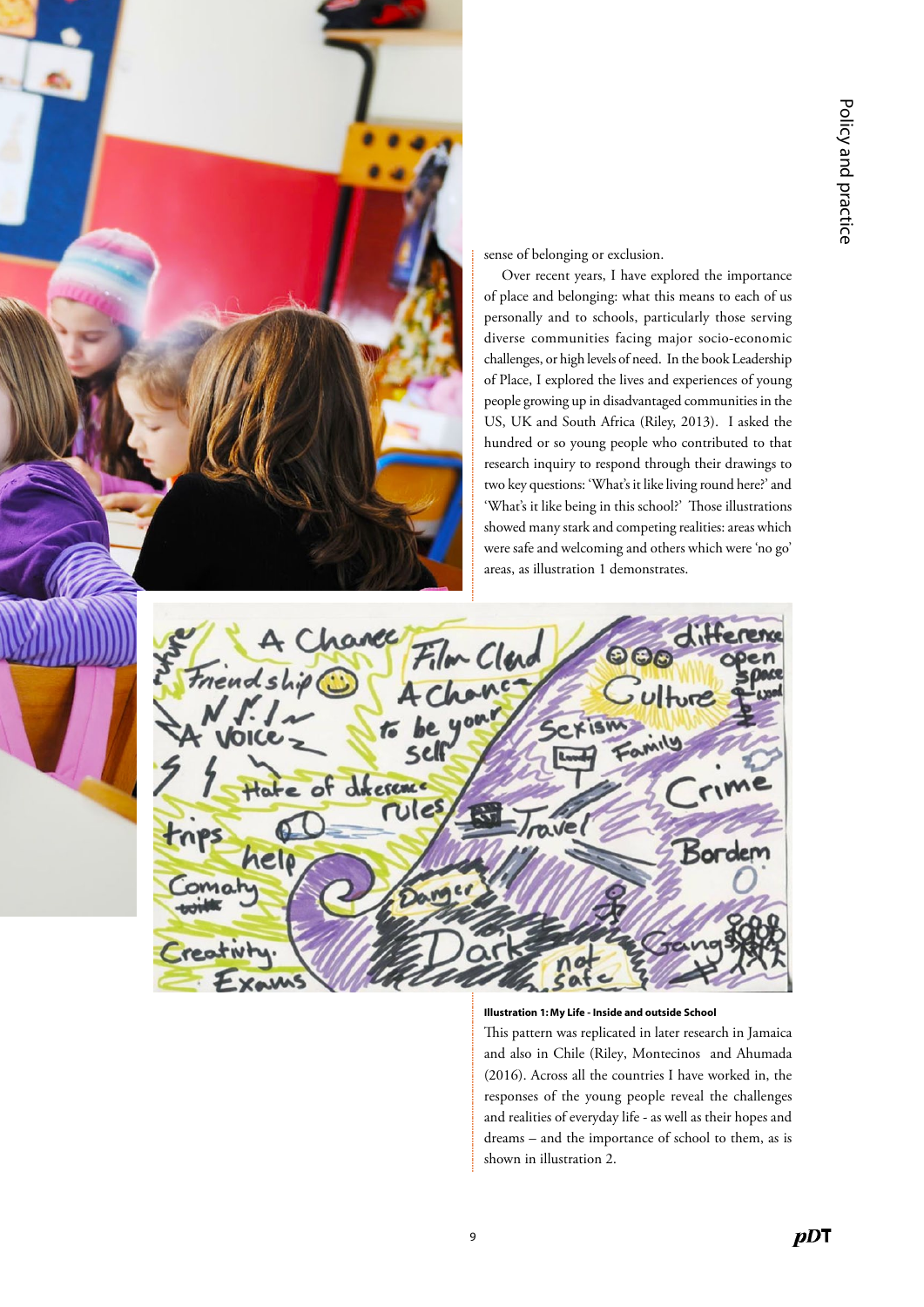#### Illustration 2: I love my school

....................................................................................................................................................................................................................................................................................................................................................................................... We have 3 main playgrounds rent lesson in there ala. games play ground

*Leadership of Place* also identified a cohort of 'place leaders' who sought to understand young peoples' lives and experiences and connect to the wider archipelago of surrounding communities. The potential of school leaders to make a difference was inspiring. It sprang from a sense of hope, a sense of possibilities - a belief on their part that things could and should be different – and a recognition of the importance of place and belonging.

Nevertheless, what strikes me when I look at today's educational landscape is that - while so many school leaders, teachers and school staff are deeply committed to the children and young people in their schools - there is a hesitancy, an uncertainty. The 'lexicon' of problems and the climate of uncertainty creates doubt. Weighed down by the ever changing demands of Government and the ongoing prospect of diminishing budgets, the notion of stepping into a new way of thinking which sees schools as places of possibility - for staff, students and communities - seems only to exist on some distant horizon. In a global competitive climate, in which the success of schools is judged increasingly on a narrow range of test results, have we forgotten that our children and young people need to be known and seen for who

they are? : a question which poses significant challenges for policy-makers, as well as for practitioners and school leaders.

## Understanding the importance of place and belonging

*To be rooted is perhaps the most important and least recognised need of the human soul …… uprootedness is by far the most dangerous malady to which human societies are exposed.*

Simone Weil (1952, p.52 ).

Over half a century ago, the French philosopher Simone Weil captured the importance of being rooted and connected. Her prescient message echoes down the decades and in today's volatile world, there is an immediacy and an urgency to the issues she raised about roots and belonging for all of us today which has implications for schools as 'places'. The notion of place is a powerful one: the place where we are from, the place where we live, the place we would like to be. It signifies issues about identity and belonging (or the lack of it) and about roots and connections (or the lack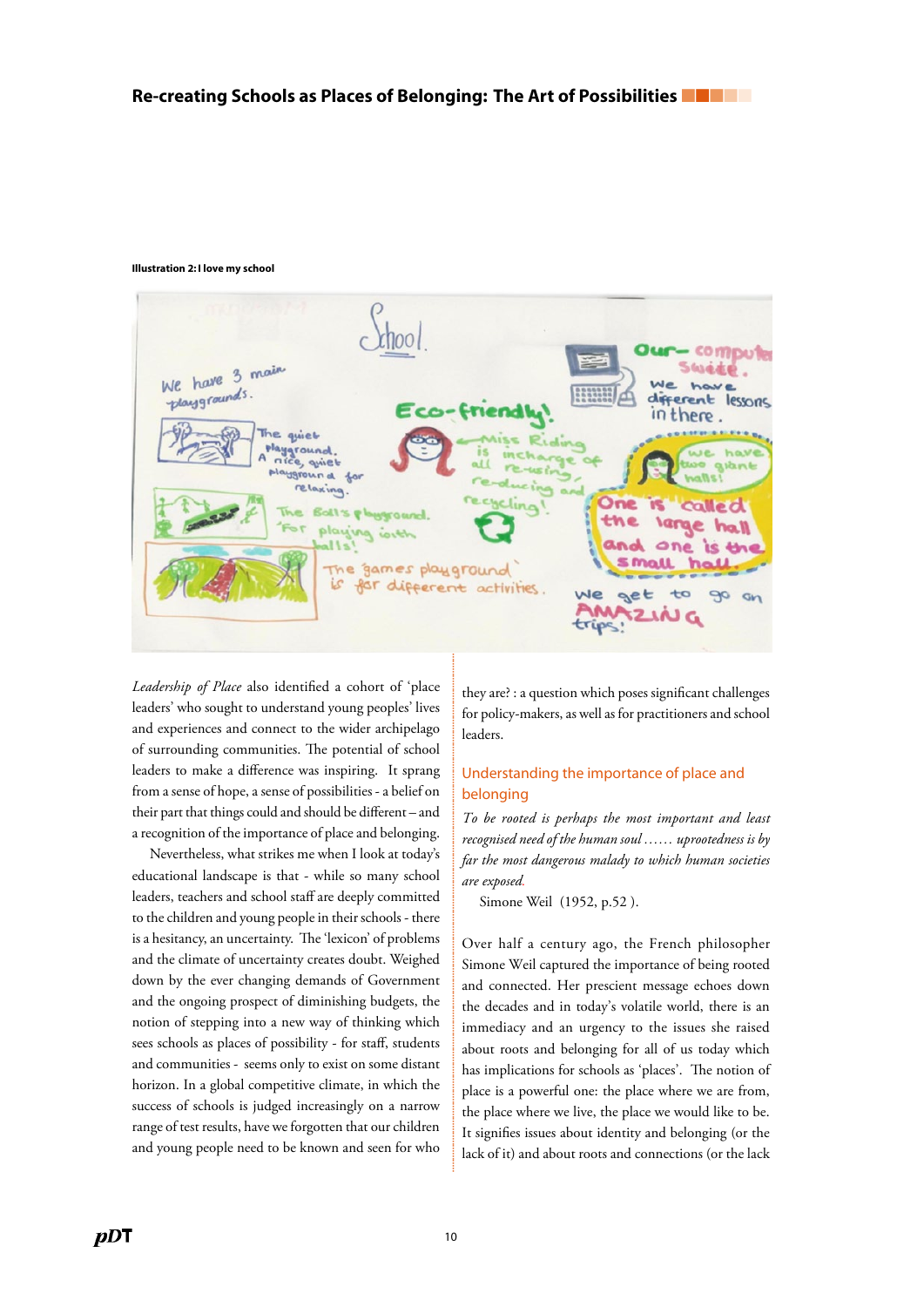of them). It's about being the insider or the outsider.

Our personal sense of belonging is shaped by our own lives and histories, as well as by the daily encounters we face. Schools come into their own when they recognise that each child, each young person, each adult who passes through the school gates brings their own story into the life of the school. Schools are ever-changing kaleidoscopes of people, ideas and attitudes which have the potential to coalesce around shared beliefs and understandings. They are one of the few places of stability and belonging for many young people. As educators, we need to recognise the pivotal role that schools play in helping young people develop their sense of personal identity and to focus on the pressing educational challenge:

How can we create the kinds of social spaces in our schools where everybody feels that they belong?

# ■■■ A Fresh Perspective

### Seeing, thinking, doing

Whatever your role and wherever you are on your professional development journey, let me invite you to look through the Prism of Place and Belonging. This is an experience which will enable you to see things differently, think about things differently and do things differently: see Box 1.



*Seeing:* When you look through a Prism, the light changes, you see things afresh. When you look at schools through the *Prism of Place and Belonging* you begin to understand how school life is experienced – who feels included; who feels an outsider – and what can be done to increase engagement and reduce disaffection. *Thinking:* This shift in how we see things enables us to recognise the importance of *beliefs, values* and *possibilities*. It encourages us to think differently and to make explicit what is important to us and to talk about what matters in our schools: the relationships, our aspirations for young people: and their aspirations for themselves, their schools and for the future.

*Doing:* Is about *agency.* This is a *belief* that if you act, what you do – on your own and with others - makes a difference. Agency is more than belief. It's also having the '*tools'* to act through cultivating your skills, talents and capacities to make that difference.



For some time, DancePoet TioMolina and I have been exploring ways of presenting this distinctive perspective to schools. We have called it *The Art of Possibilities* which is a belief in what young people are capable of doing and being and achieving, backed up by an approach which aims to develop vibrant school communities which foster young people's well-being, agency and sense of belonging (see: [www.theartofpossibilities.](http://www.theartofpossibilities.org.uk) [org.uk\)](http://www.theartofpossibilities.org.uk). We bring together Education with Art and use music and poetry to help develop the talents of young people and staff and to free up minds and hearts. It's a way of working which is enjoyable and liberating and which changes perceptions of what is possible.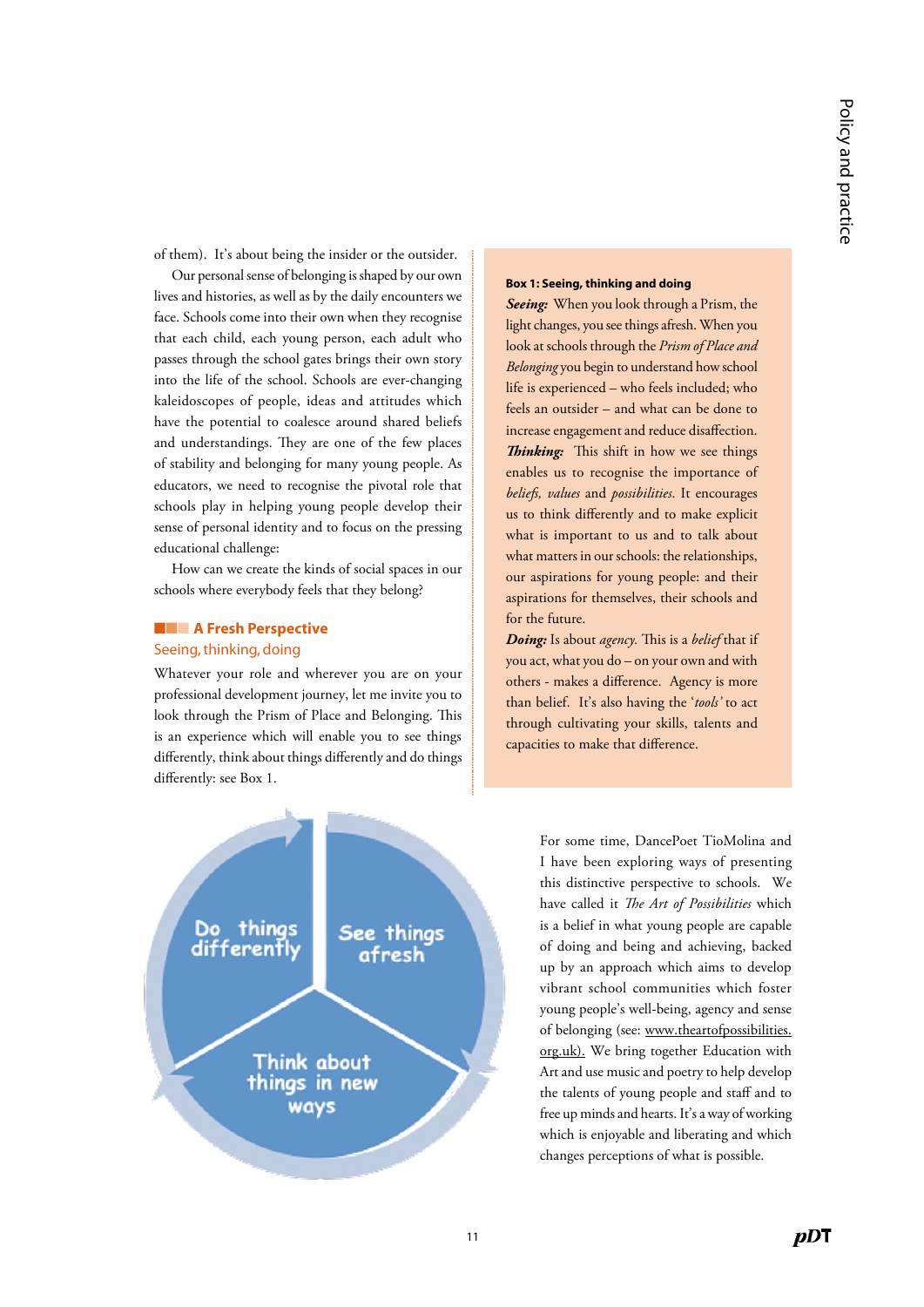Through this development work and the research I've been involved in over recent years,<sup>1</sup> I have come to recognise that:

- When young people feel safe, rooted and that they belong, they become open to learning and they succeed at every level.
- When they know they are listened to, they develop their sense of agency.
- When they become less fearful and recognise their own talents, the world opens out for them.

It's also concluded that we need to concentrate on three important matters: a **belief** in what is possible; an appreciation of the importance of **place** and **belonging;** and fresh understanding of the nature of **agency**. I have touched upon belief, *The Art of Possibilities,* and on place and belonging, and will return to these later. Agency is our ability to intervene in the world, to have our voice heard *(*Giddens, 1984). It is also the recognition that what we do makes a difference - see Box 1 – and have the skills to do this and the opportunities to act.

#### Harnessing the talents within school

If you are a leader, agency is about acknowledging the power and potential for good of your own agency and appreciating the agency of teachers, young people and their families and communities. The leadership challenge is to harness all of these, by making the most of the interconnections which weave through the fabric of the daily life of the school; opening hearts and minds; and bringing young people, staff and communities together in common cause, in mutual agency. The genesis for renewal lies within the gift of every school.

In my new book Place, Belonging and School Leadership: Researching to make the difference (Riley, 2017), I write about a project School – A Place where I belong? which involved some 70 plus student and teacher-researchers (who were newly qualified teachers) and school leaders in researching about place and belonging. Key benefits from the research are summarised in Box 2.

### Box 2: The Benefits of Involving Schools in Researching about Place and Belonging

- *Teachers:* Engaging in research has provided the teacher-researchers (NQTs) with a unique window into the lives of young people. Children in their classroom have becomes visible to them for who they are. Through their research engagement, the NQTs have come to recognise that creating safety and belonging in the classroom, the playground and the school is the key to unlocking the potential of young people. By becoming involved in a stimulating process of reflective inquiry, they are 'on track' to becoming the outstanding professionals they would wish to be.
- *Young people:* The student-researchers have found their voice. Engagement in research has released their creative potential to explore, reflect, act and change – themselves and their school.<sup>2</sup> It has developed their talents and selfawareness in ways that undoubtedly promote their personal growth and feelings of wellbeing. Involving young people in research encourages them to become inquiring learners, it harnesses their creativity, enriches their lives and equips them to play that role in society, for they are tomorrow's citizens.
- *School leaders:* The headteachers and principals involved in this research inquiry have had the opportunity to reflect on their own practice. This has encouraged them to be more explicit about their own lexicon of leadership: the language which mirrors their values and articulates their aspirations. For the school leaders involved in this study, their leadership lexicon reflects a belief in the talents and skills of the children and young people in their schools, as well as the adults.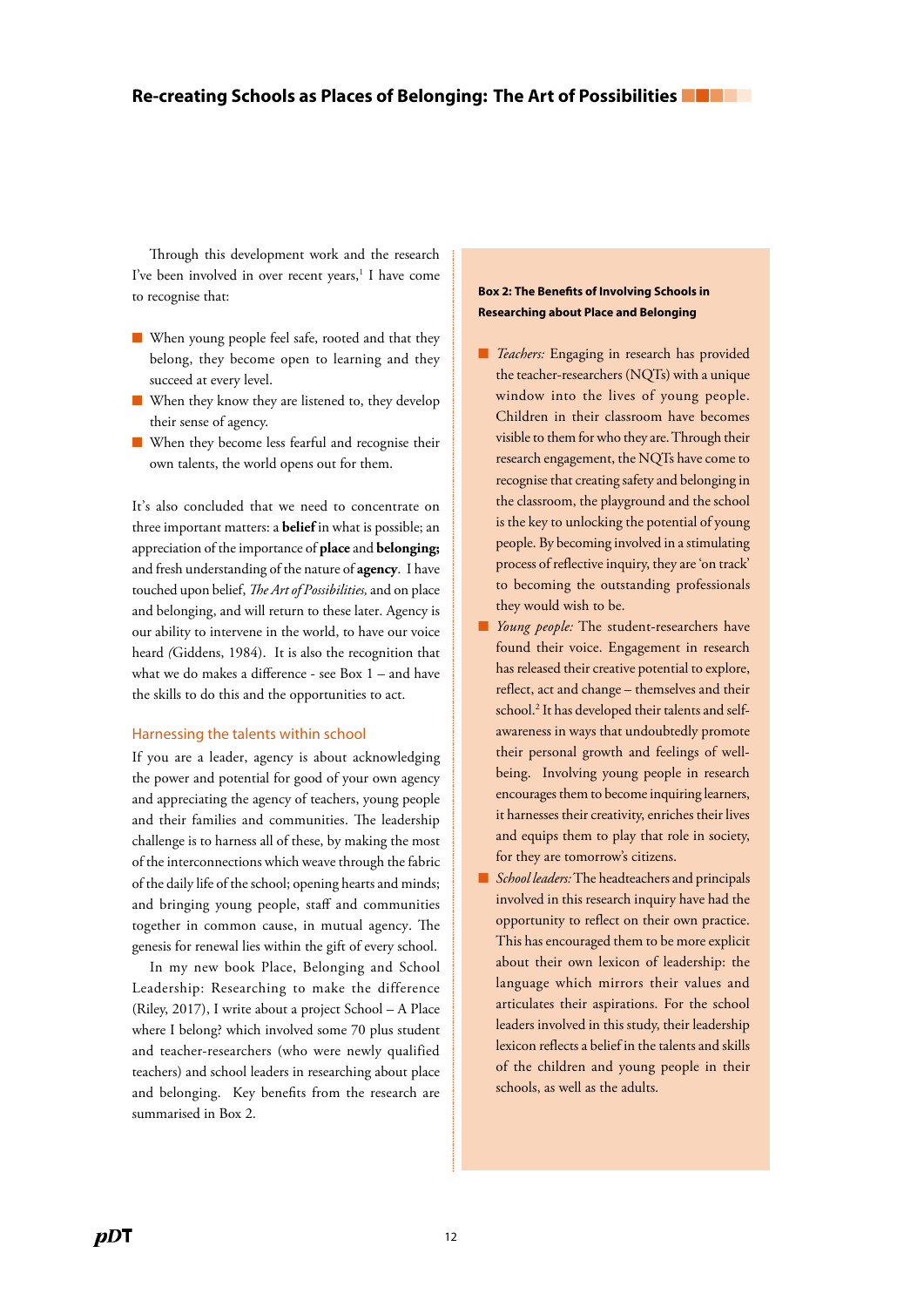The conclusion I have reached from this work is that involving teachers and young people in collaborative research inquiry unleashes their energy and creativity<sup>3</sup> and develops their skills and capacities. Once teachers and young people help discover what is and what needs to be done, it contributes to the likelihood that this will happen: a process of engagement which helps change the school climate. The impetus for this process of focused inquiry comes when school leaders see themselves as place leaders and place-makers.

#### ■■■ Next Steps

## Stepping into the leadership space – a conceptual map

School leaders set the framework for belonging or exclusion, influencing how young people view society and their place within it. How leaders think, decide, act and reflect – and draw on their knowledge to create a road-map of possibilities – is critical to the well-being of children and adults, and to their sense of belonging. Leaders' aspirations and practices shape young people's beliefs about themselves and send messages to communities about how they are viewed. Their expectations set the professional agenda.

So how, as a leader, can you help your school find the answers to the number one question:

■ Is 'our' school a place where all children, young people and adults feel they belong? If not, what are 'we' going to do about it?

I've illustrated this approach in *A Guide to Researching for Place and Belonging.* It's a conceptual map: an example of how to go about the enjoyable and creative process of collaborative inquiry about place and belonging, in ways that will involve school communities. It's offered here as a guide for schools to think about how to step into the messy but enjoyable process of research engagement as a tool for learning. This approach generates a refreshing climate for changing school cultures.

We all bring what we are and who we are to the life of the school (John, 2016) and the process of collaborative inquiry illustrated in *A Guide to Researching for Place and Belonging* generates some important questions for staff in schools. Ten questions about place and belonging are listed. I would encourage schools to start the process of inquiry by identifying three questions which are particularly relevant to their context.

- 1. What does belonging mean to the children in our school?
- 2. What does belonging mean to their families?
- 3. What do the children experience on a daily basis in the classroom and in the playground?
- 4. How do they respond to and use different spaces within the school?
- 5. Where and when are the youngsters confident and happy?
- 6. Which groups of children or individuals are the insiders or the outsiders?
- 7. Which groups of families or individuals are the insiders or the outsiders?
- 8. How good is our school at welcoming newcomers?
- 9. How good is it at welcoming families and communities?
- 10.How do we acknowledge and welcome differences?

#### And …. *How do I know?*

# ■■■ A Guide to Researching for Place and Belonging

#### Stepping into a world of possibilities

In this uncertain and volatile world – where the demands on schools are growing - leaders find themselves holding the ring between competing truths and realities. To step into a world of possibilities, I would encourage school leaders to see themselves as place leaders and placemakers who help make 'belonging' work for pupils from many different backgrounds, and who bring others into the leadership space.

Place leaders have a theory of action which recognises the power of belonging. They 'walk' their leadership with a strong moral imperative (Sergiovanni, 1992; West-Burnham, 2015) which not only values the children and young people in their care but also sees their possibilities: as rays of sunlight – our future thinkers, enablers, creators. Leadership becomes a celebration of possibilities.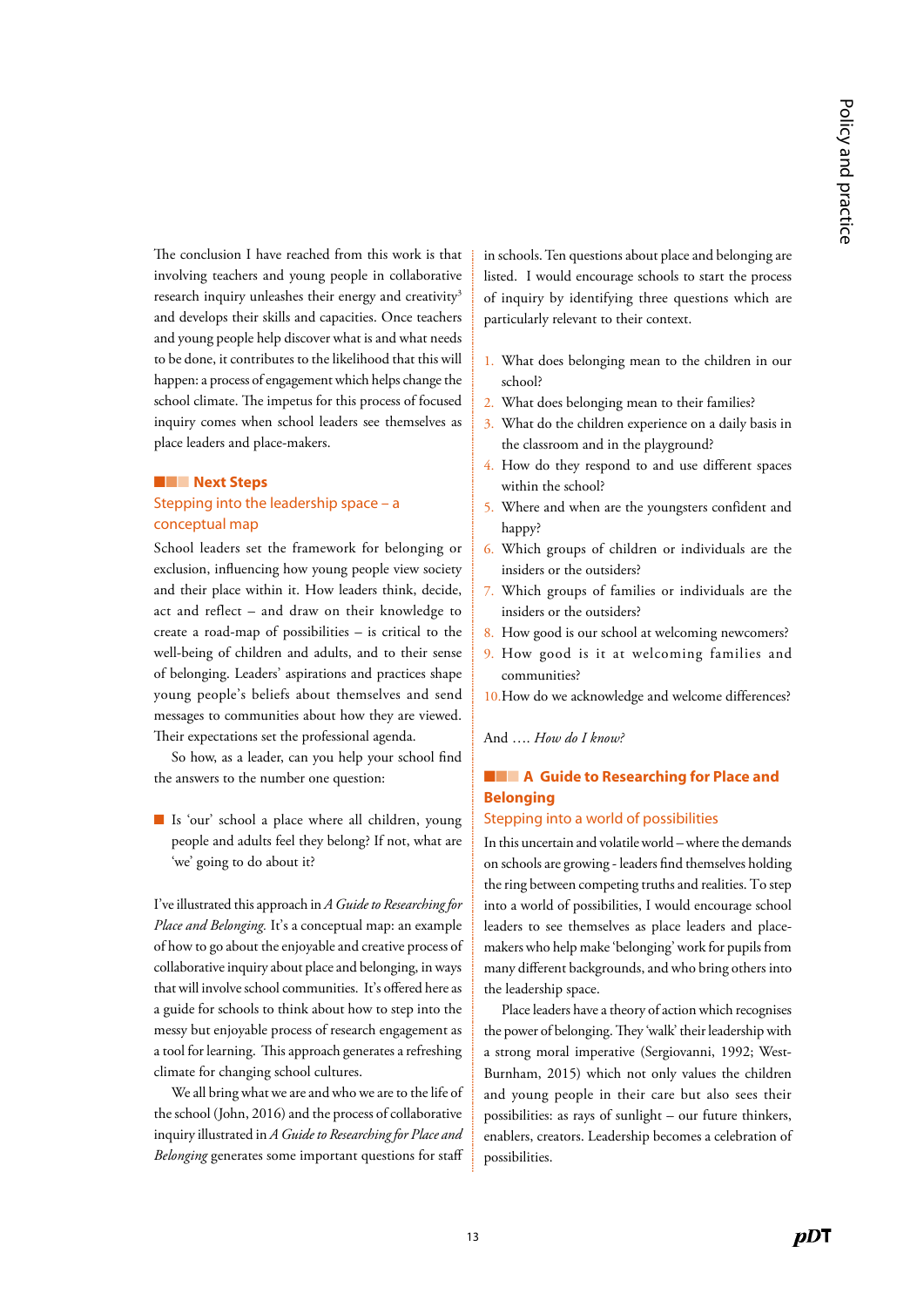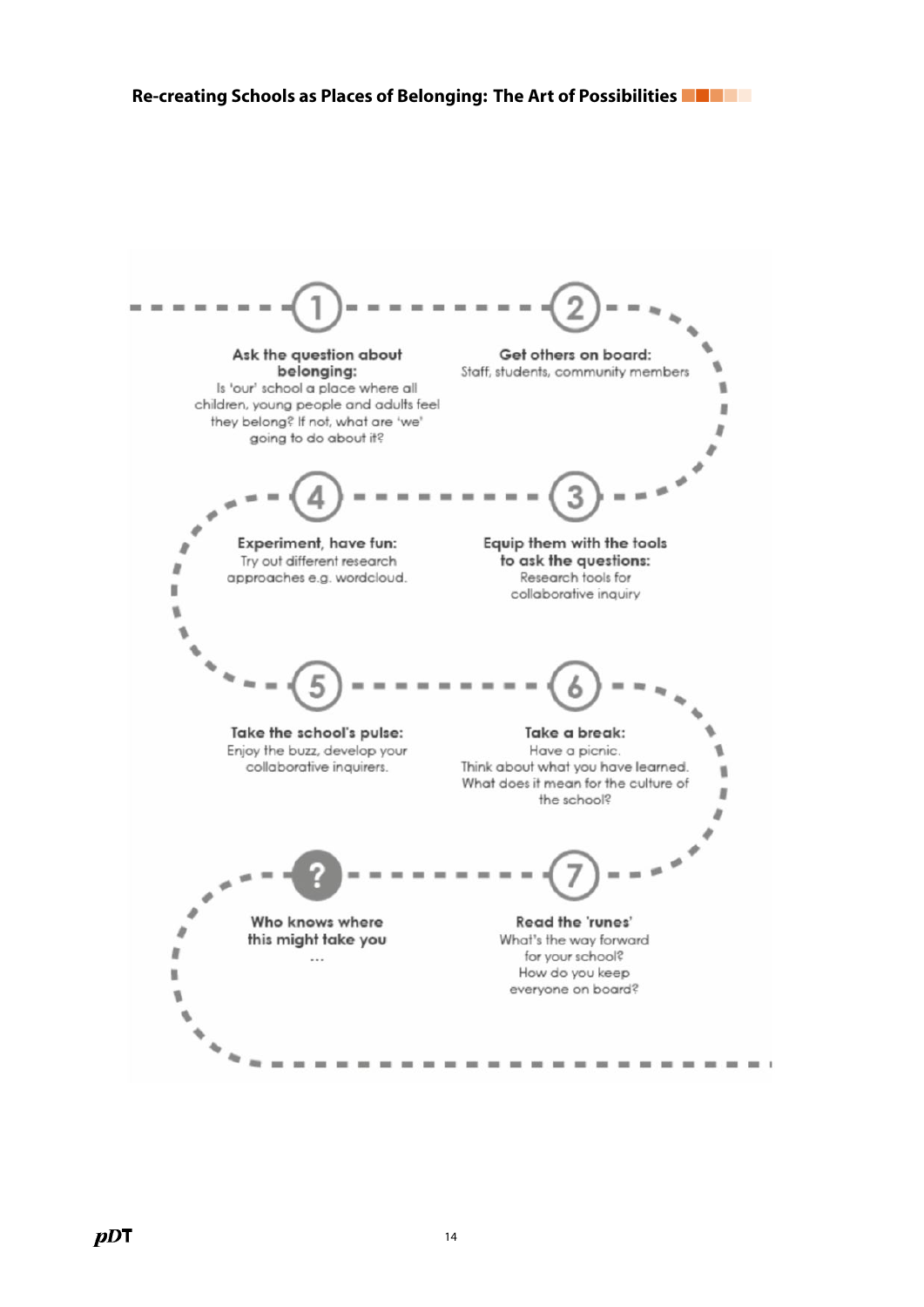

Place leaders are authentic leaders (Goffee and Jones, 2006). They understand their own past and the importance of the heritages and experiences of others. They strive to reach beneath the surface to envisage what might and can be. Understanding the roots and stories of others requires a process of purposeful engagement and open enquiry, as well as a passion and a commitment to create spaces where people can feel comfortable to be themselves. Place leaders appreciate that each person stands on common, yet different ground (O'Donoghue, 1998). They choose to leverage the privileges of leadership to build 'trustful' schools: places of belonging for children, young people and communities (Bryk and Schneider 2002; Louis, 2007).

When we were completing the research which became part of Place, Belonging and School Leadership, researching to make the difference (Riley, 2017b), Rhoda Furniss, a member of the research team, commented:

I was thinking about all the people that are actually involved in a school - the pupils, the teachers, the teaching assistants, all of these people. If they all thought about their school in a different way….

- a place where I go,
- a place where I feel like I belong,
- where I feel like I can contribute,
- where I feel like what I say is heard……… ……..what a dynamic, wonderful place that would be.

Rhoda is right…. and you can meet her in Video 5 of *The Art of Possibilities* series. We need to start 'retelling' the story of our schools: the story of what is possible. It's time to reclaim the notion of schools as places of hope and possibility. This is **The Art of Possibilities,** *c*reating vibrant school communities: joyful and enquiring places in which children and young people feel rooted and can be and become their best possible selves.

There is an urgency to the retelling and the reclaiming. What we say and do today, as educators, will help shape the future. The now is about creating schools that are dynamic and wonderful places to be, places of belonging where young people are encouraged to think and question and challenge. The fight back against bigotry - now a vital imperative across the Globe - is about enabling young people to read not only the 'word' but also the 'world', as Paulo Friere described it (Friere,1993). This is what will help keep our children safe. And this is what will enable our young people to recreate a world of possibilities in which truth and social justice, care of our planet and for the well-being of others will prevail. Leaders can shine a light on the road ahead.

Kathryn Riley is Professor of Urban Education, UCL, Institute of Education and, with DancePoet TioMlina, co-founder of the Art of Possibilities.